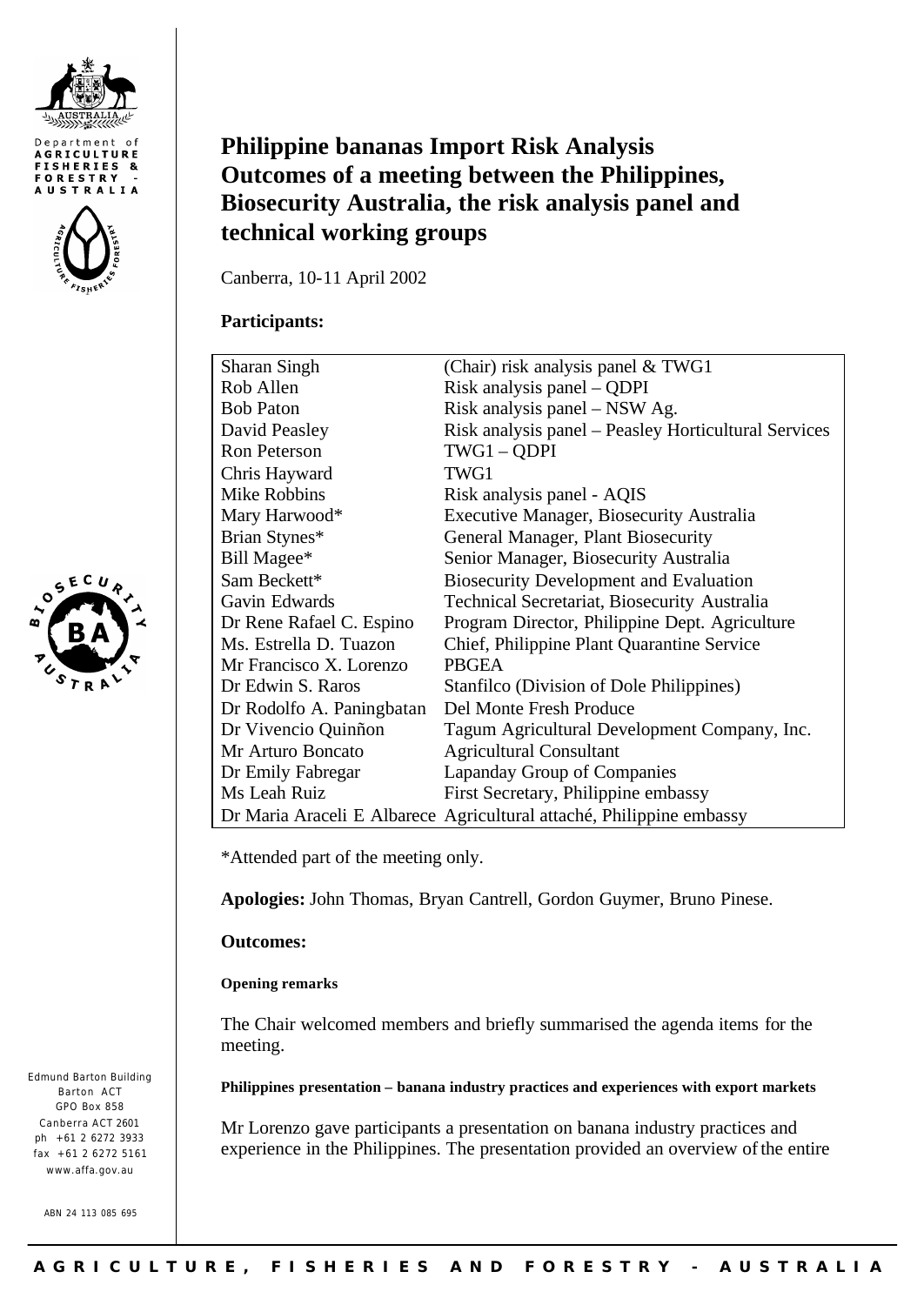banana production/marketing industry, from planting tissue cultured plants in the field to the export of fruit into external markets.

Some issues/facts that were identified and clarified during the presentation are summarised as follows:

- The Philippines is the fourth largest banana exporter in the world, and the market leader in Asia.
- Bananas are the Philippines' second most important agricultural export commodity (following coconuts).
- The Williams Cavendish banana variety grown in the Philippines was originally selected in Australia.
- Pressure from pests and diseases is significantly less in highland areas than in lowland areas. The highlands are cooler and generally experience much less rainfall and humidity than the lowlands, and associated bunch filling times are extended accordingly (18 to 20 weeks in the highlands as opposed to 10 to 13 weeks in the lowlands).
- 50% of Dole plantings in the Philippines are based on annual cropping, with a target of 100% being based on this cropping regime by 2005.
- Approximately 90% of planting material in the Philippines is derived from tissue culture techniques. Some of the stock is virus indexed, whereas other stock is obtained from superior mother plants.
- Bunches (or associated plants) displaying any sign of disease in the field are not selected for harvest.
- The total area devoted to Cavendish banana plantation in the Philippines is 30 000 hectares.
- The Cavendish banana industry in the Philippines employs 40 000 workers directly and benefits 160 000 Filipinos indirectly.
- There is very little local demand for Cavendish bananas, with 90% of Cavendish fruit being exported into foreign markets.
- Banana fruit are only harvested in the hard green condition. Any bunches with fruit that are showing evidence of premature ripening or yellowing are rejected from being harvested.
- Cartons used for export fruits range from 5 to 18 kilograms, with 13 kilograms being the carton of choice. There are 54 x 13 kilogram cartons per pallet.
- Lowland growers use cableway systems to move banana bunches from the field to packhouses. Highland producers use mobile packing stations. The average cableway is 400 metres in length, however, some are as long as 2000 metres. Bunches remain separated on the cableway system. Any bunches that may accidentally fall to ground during transportation are discarded.
- In some instances fruit may be dehanded in the field. Trays are used to transport the hands to the packinghouse, and the fruit may be exposed to water and airborne inoculum, as well as dust and trash. It is estimated that 10% of fruit is dehanded in the field and transported on trays.
- For the specialised organic market in Japan, specialised padded stretchers are used to carry dehanded bananas from the fields.
- All packing houses are under roof. However, the Australian delegation raised the possibility of exposure of fruit to wind driven rain, dust and trash.
- The use of mobile packinghouses is increasing in Philippine plantations, with a target of 40% of fruit being packed in these units.
- Packhouse staff are specifically trained and operate in accordance with standard operating procedures at major packhouses.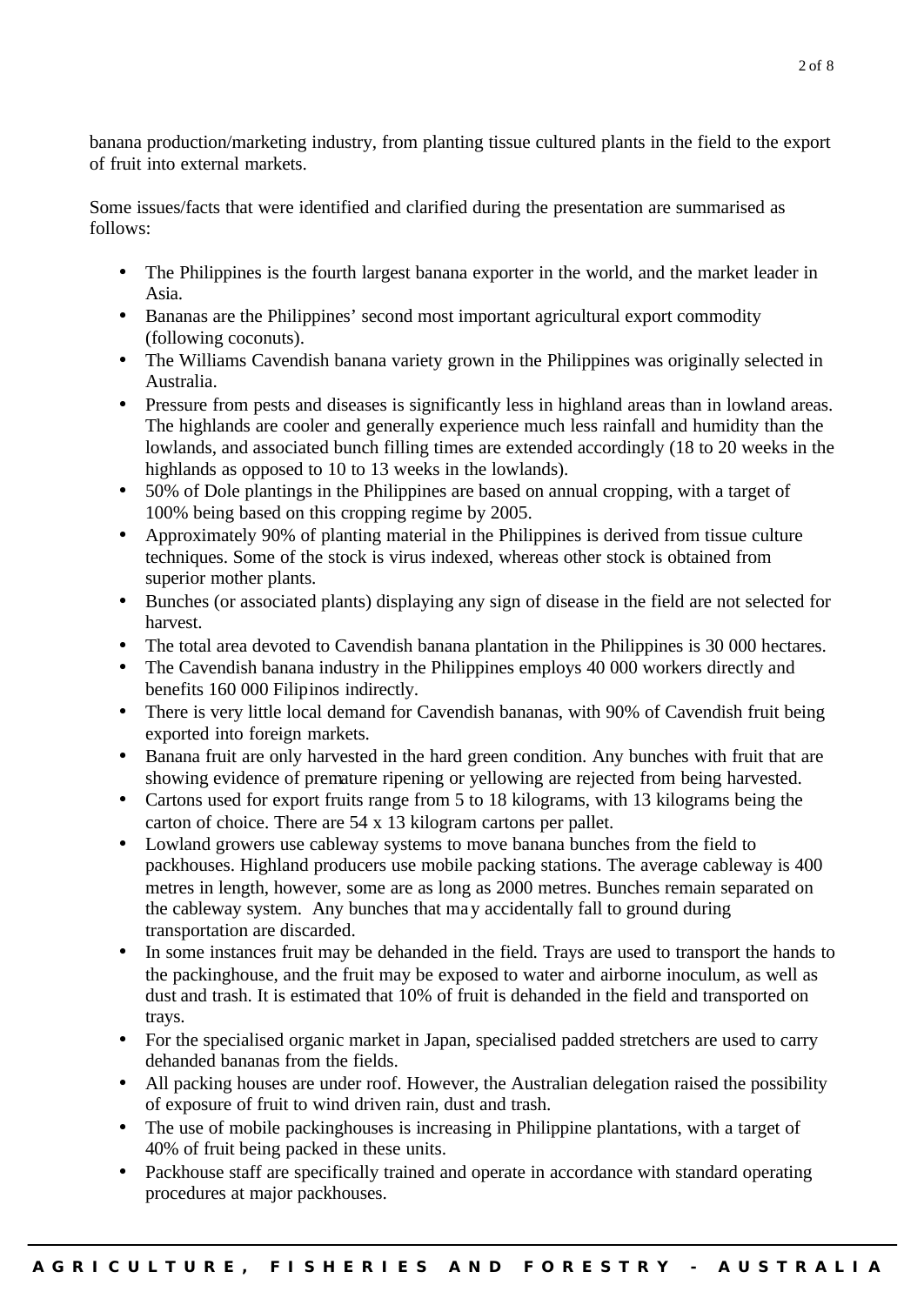- Three types of trucking systems are used to transport packed fruit—break bulk, palletised, and refrigerated palletised. Tarpaulins are used on all non-refrigerated vehicles to cover loads and protect packed bananas from rain, dust etc.
- Shipping systems used vary depending on the market. Fruits are either loaded palletised or as break bulk into refrigerated ships or refrigerated container vans. During shipping, fruit are maintained at a constant 13ºC.
- Shipping times vary depending on the market: 6 days for Japan, 8 days for China. It is estimated that shipping time to Sydney would be between 10 to 14 days.
- Depending on demand, it is envisaged that should access of Philippine bananas be permitted into Australia, cartons will be palletised and transported in refrigerated vessels.
- If access for Philippine bananas is permitted, distribution of fruit in Australia will use existing infrastructure.
- While individual companies may have made investigations into projected market penetration of the Australian market, the Philippines as a whole has not undertaken any form of market research. A rough estimate of expected initial exports to Australia would be 1 vessel per week, which would equate to 7 million cartons per year. Inspection for containerised shipments are done in packinghouses. Break bulk, palletised shipments for the refrigerated vessels are done in the wharf.
- The Philippine Bureau of Plant Industry undertakes quarantine inspections of all export fruit. Inspection is predominantly undertaken at the packhouse, but may also be undertaken at the wharf as needed. At this time there are no plans to inspect exported fruit at the wharf.
- Banana industry standards in the Philippines dictate that all export fruit must be shipped within 24 hours of harvest. In practice it is found that fruit are shipped within 15 to 18 hours of harvest.
- Although there is a small domestic banana industry in southern China, quarantine requirements for imported bananas from the Philippines are based solely on the hard green condition and inspection. Japan, on the other hand, which has no banana industry, requires hydrogen cyanide fumigation of infested fruit as well as the hard green condition and inspection. For the New Zealand market all wooden pallets are fumigated with phosphine at a concentration of  $48g/m<sup>3</sup>$  for 72 hours.
- All bags used on fruit in-field in the Philippines remain on a plantation after use and are eventually recycled into products such as posts and footbridges. By this time it is believed there are no insecticidal residues remaining in the plastic.
- An individual farming area is considered to be a 200 to 300 hectare area around a packhouse. Due to distance constraints the packhouse only packs fruit from this area.
- In commercial plantations, all banana plants are inspected on a weekly basis. Any plants showing symptoms of Moko disease are eradicated. Pest and disease pressures are noted, and chemical sprays/cultural practices are used to keep pests at low numbers.
- It is common practice in commercial Cavendish banana plantations to remove male flower buds on a routine basis. Buds are broken off by hand.
- Chlorine concentration used in the packhouse fruit dip treatment is 200 ppm (of the product) or 20ppm available chlorine (active ingredient) and the alum concentration in the dip is 200ppm. A system of maintaining the chlorine concentration has been developed (using colorimetric procedures) in which the number of boxes of fruit that can be passed through the dipping solution within a given period is predetermined.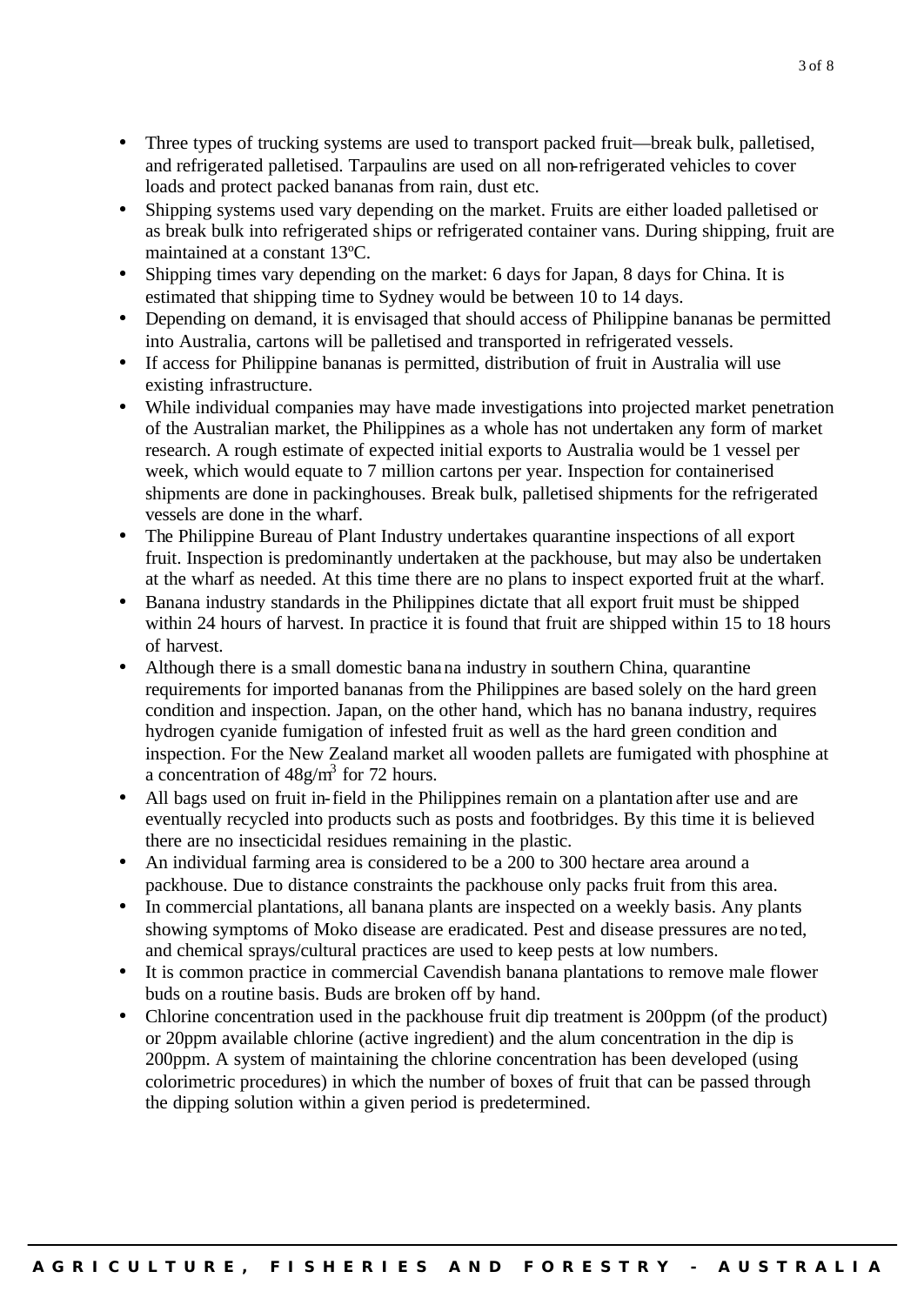**Areas of uncertainty for various quarantine concerns (includes agenda item "technical discussions concerning export fruit pathways and 'unrestricted' risk")**

#### **a) Pathogens**

#### *Moko disease*

Participants discussed quarantine concerns about Moko disease in the context of TWG report summary methodology. This exercise highlighted gaps in knowledge about the biology and epidemiology of Moko disease. During the discussion the following points in relation to Moko disease were noted:

- Banana bags may be cut or accidentally torn when calibrating fruit in the field. Bags are left on the bunches during transport to the packing station.
- All bags, except those used in Bukidnon, are open at the bottom.
- Fruit does not touch the ground at any time between harvest and packing. If a bunch is dropped on the ground (either from manual handling or transport on the cableway) it is rejected for export as the fruit is inevitably damaged.
- Padding on trailers is changed as often as possible to remove latex.
- Roads within plantations must be maintained in good condition, as muddy, bumpy roads will inevitably lead to fruit damage. Wheeled vehicle usage is limited to access roads.
- Trailer transport in the field will not be used for export fruit.
- An average of 38 000 gallons of water flows through packhouse tanks per day.
- Upon arrival at the packhouse, bunches are dehanded into the same dipping tank. Any bunches that display signs of premature ripening or yellowing are not dehanded and are immediately rejected.
- Minimum dip time for fruit in chlorine/alum solution is 25 minutes.
- During packing, any hands that demonstrate signs of premature ripening or yellowing of fruit are rejected.
- Fruit remains moist after the dip treatment in the partially vacuum-sealed bags. It is thought that chlorine will become inactive quite quickly but alum (being a bactericide) will remain active for a longer period of time.
- If the partially vacuum-sealed bag were to rupture during transit, fruit will arrive at the destination in a soft green condition and will be rejected.
- It is believed that the *Ralstonia solanacearum* bacterium, in a compost/rubbish dump environment, would compete very poorly with fermenting organisms. This may be demonstrated through future research activities.
- Moko disease has been detected in two banana plants in a recently established 250 hectare plantation at Bukidnon.
- Infected fruits have never been detected in commercially grown Cavendish bananas in the Philippines.
- Heliconias, which are alternate hosts of Moko disease, exist around some Cavendish banana plantations in the Philippines.

It was suggested by the RAP that research is needed into the transmission and latency of Moko disease. Issues around Moko disease biology/epidemiology that require investigation were listed as follows: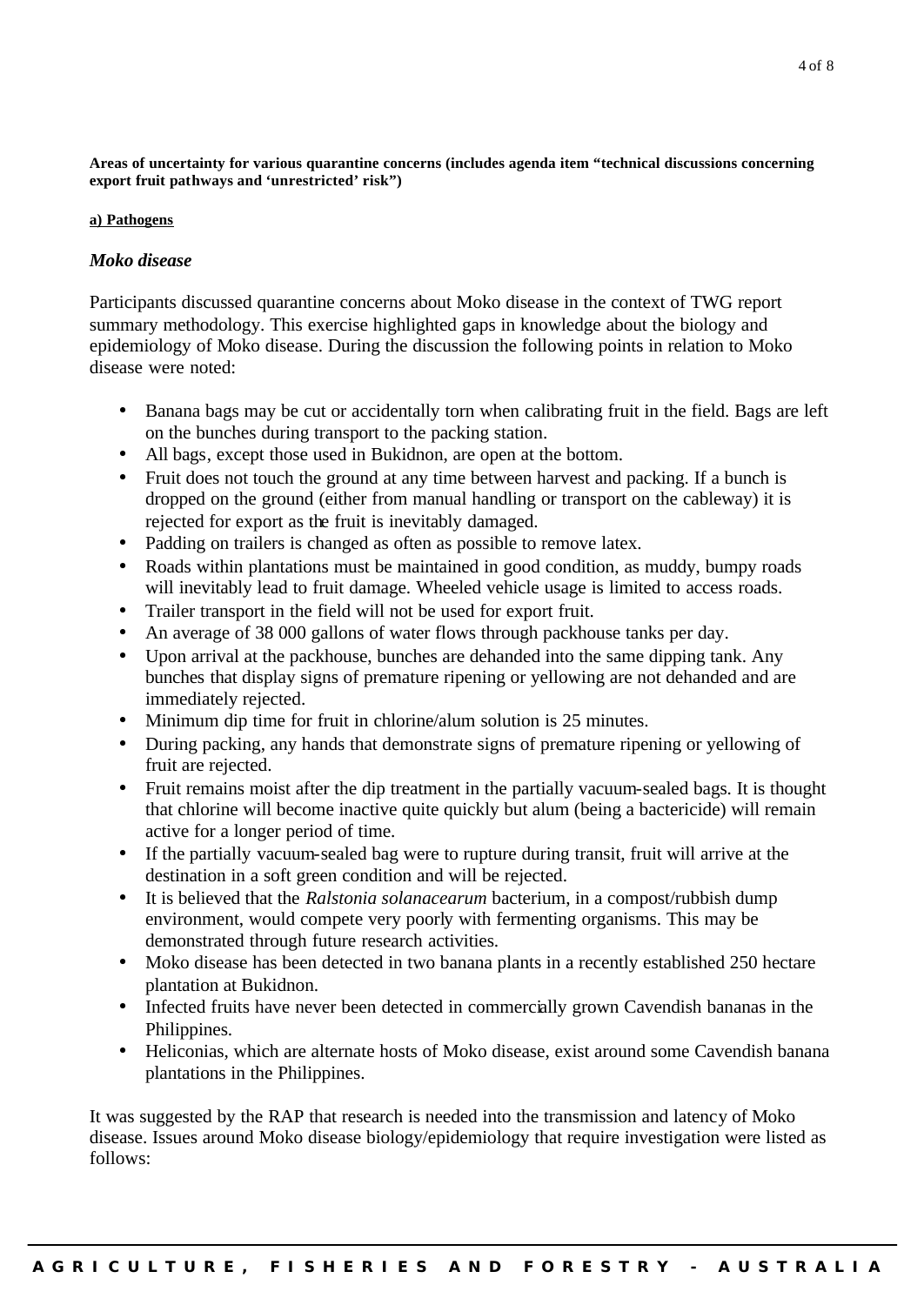- 1. The transmission of inoculum from native and backyard banana plants to plantation Cavendish banana plants.
- 2. Symptomatic and asymptomatic infection of banana peduncles, crowns and fruit, including the time taken for the infection to spread through the peduncle into the crown/fruit.
- 3. Survival of bacterium on the surface of fruit with/without commercial chlorine/alum dip treatment.
- 4. Survival of bacterium on the fruit when encapsulated in ooze/latex.
- 5. Occurrence of bacteria in floral ends.
- 6. Survival of bacterium in/on waste (skin, crown tissue and fruit).

The group believed that issues 1, 2, 3 and 6 above are the most important, and should be given the highest research priority. Protocols 4 and 5 are less important and should be given a lower research priority.

In developing scientific protocols for research into these issues the following factors need to be considered:

- Temperature/climatic differences between lowland and highland plantations.
- Only the common cultivar Grand Nain may need to be tested. The need of testing other Cavendish cultivars was also discussed.
- Dilution of inoculum will need to be considered. Inoculum volumes will need to match volumes expected to be carried on small and large insects, cutting implements and human hands. It was considered that a range from 10 nanograms to 100 micrograms would be appropriate for these trials.
- Strains of bacterium used. It was thought that strains from both native and cultivated plants should be used.
- The experiments must be repeatable and appropriate replication must be used.
- The experimental results should demonstrate the frequency that events occur.

*Action*: It was agreed that the RAP will propose research protocols to investigate the issues listed above and the Philippines will consider the protocols. The RAP will assist in the development of research protocols. Development of these protocols will be coordinated by Biosecurity Australia through Brian Stynes.

*Action:* Philippines to forward information to RAP including circumstances surrounding the first detection of Moko disease in new banana plantations.

## *Black Sigatoka*

It was generally agreed by the group that the disease is endemic in the Philippines. It is possible that airborne spores and leaf trash could contaminate fruit through ventilation holes and cuts in the bags.

Black Sigatoka is the main disease present in commercial Cavendish plantations. Where control measures are not used, the disease is very severe. However, fungicides are part of the integrated management of black Sigatoka in commercial Cavendish plantations.

The efficacy of methyl bromide fumigation to decontaminate pallets was also discussed. The Australian delegation raised the issue that higher doses of methyl bromide maybe required to mitigate fungal pathogens, particularly fruiting bodies embedded in trash.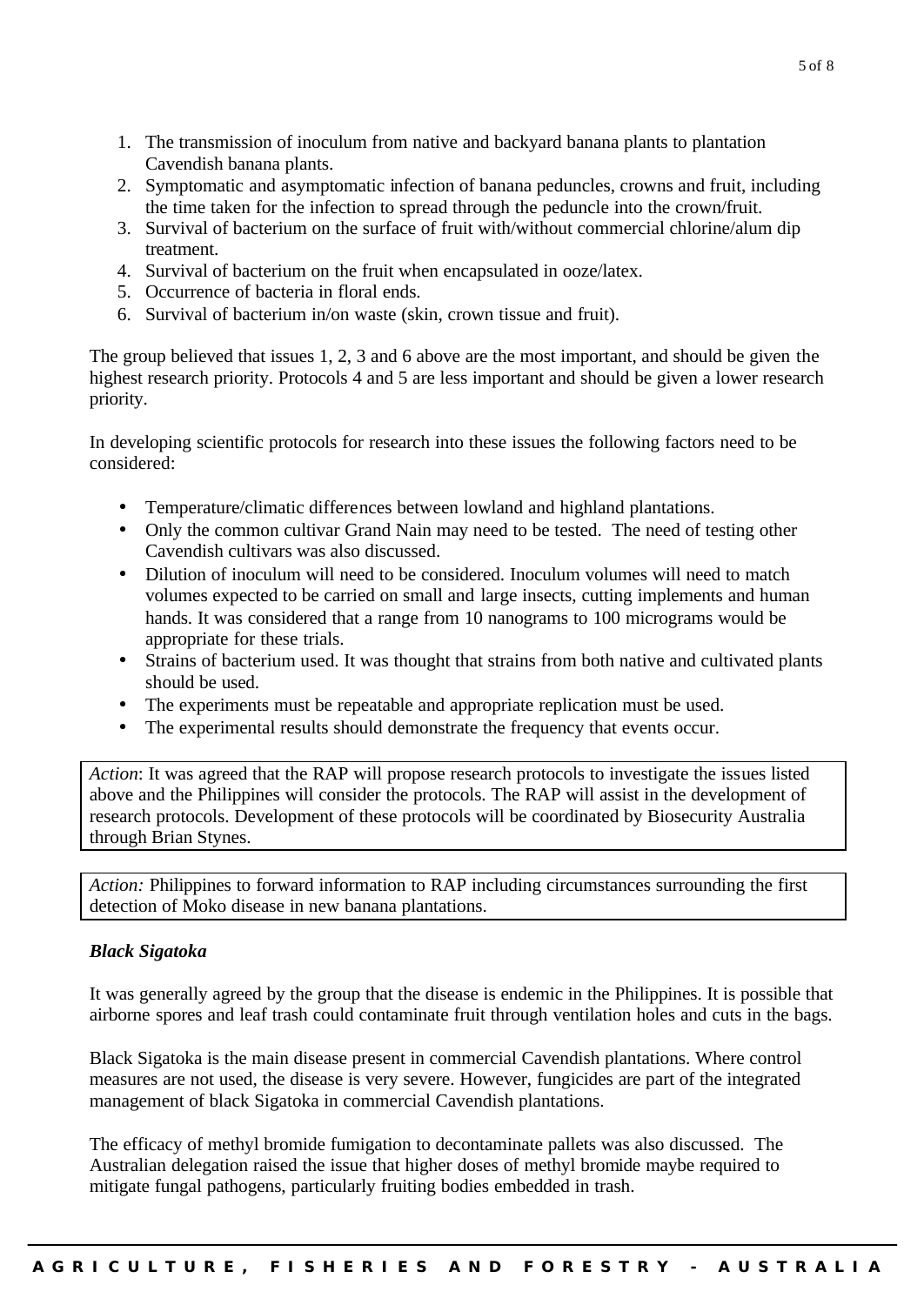# *Freckle disease*

The causal organism of freckle disease, *Guignardia musae*, can occur in mature fruit. The incubation period for this organism is variable, being from 20 to 60 days. It is possible that airborne spores and leaf trash could contaminate fruit through ventilation holes and cuts in the bags.

While there are intensive management programs for black Sigatoka, bunchy top and Moko diseases, there are no specific programs aimed at freckle. It is understood that management procedures for black Sigatoka are effective in controlling freckle.

More than 45 applications of fungicide sprays may be applied to plantations in coastal lowlands per year.

*Action:* Philippine BPI to forward information about freckle disease to the RAP through Biosecurity Australia.

#### *Bract mosaic virus*

Philippines indicated that this disease is common in Saba bananas, but is never found in commercial banana plantations during survey. It is believed that the existing control policy for aphids (which maintains aphid populations at a very low level) in cultivated plantations has effectively excluded bract mosaic virus. Experiments on the transmission and epidemiology of this disease are currently being conducted in the Philippines—the protocols for this research will be forwarded to the RAP through Biosecurity Australia.

*Action:* Philippine BPI to forward bract mosaic virus research protocols to Biosecurity Australia.

#### *Bunchy top virus*

This disease has a major impact in commercial Cavendish banana plantations in the Philippines.

#### **b) Arthropods**

It was noted by the RAP that there was a general lack of detailed data available for fruit flies, peel scarring weevils, hard scales and mealy bugs in banana plantations in the Philippines. It was generally understood, however, that peel scarring weevil distribution was limited to the highland growing region in the Philippines, and the presence of these pests on bagged banana bunches would be very low.

#### *Fruit flies*

No work has been undertaken in the Philippines to demonstrate that hard green bananas are a nonhost of endemic fruit flies. However, the Philippine delegates believe that work undertaken in Hawaii in 1996-1997 on the host status of hard green bananas for export to continental United States of America can be extrapolated to cover Philippine fruit flies.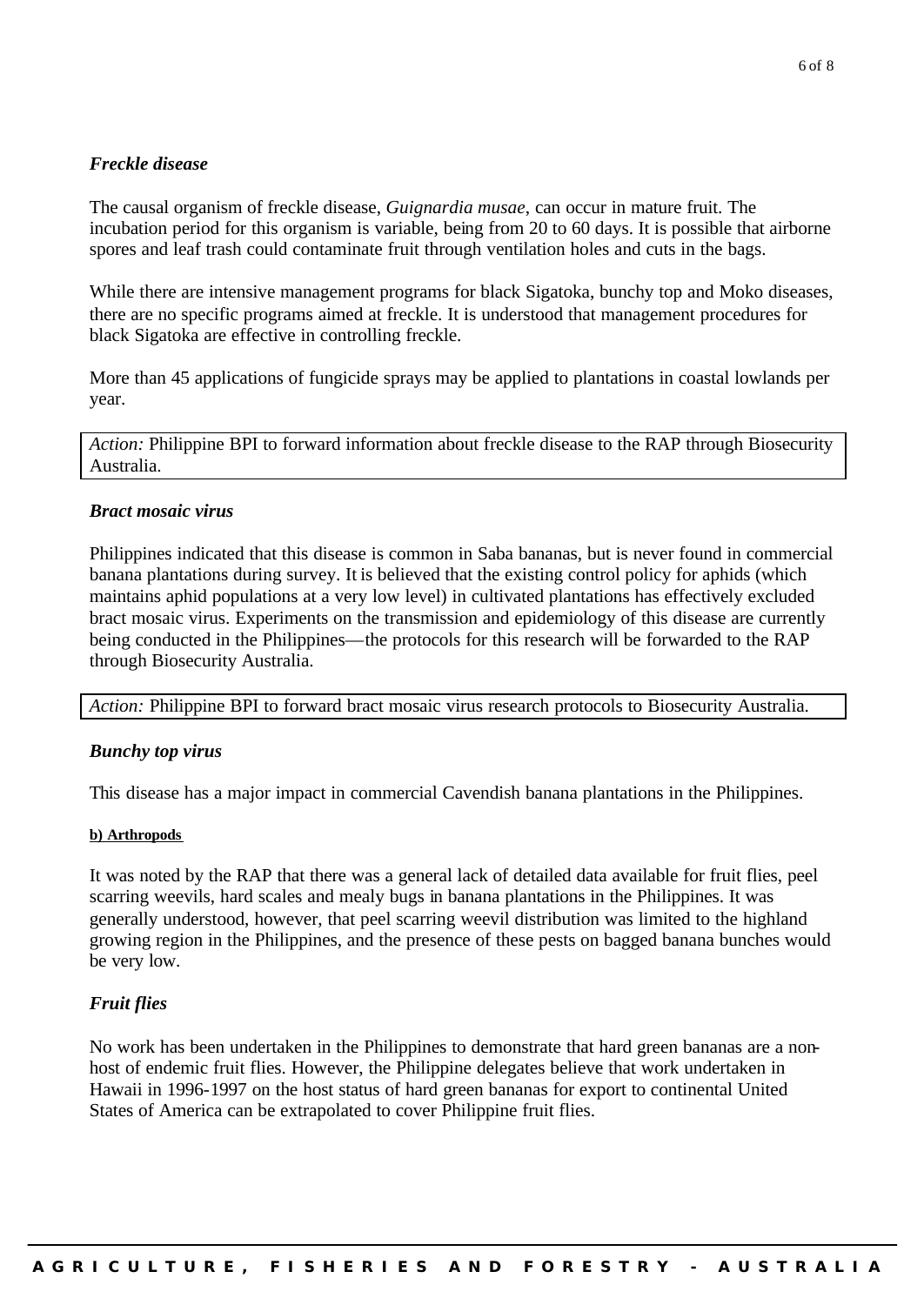# *Hard scales*

Interception data from Japan and New Zealand show regular interceptions of *Aspidiotus excisus* on Philippine bananas entering these countries.

# *Mealy bugs*

It was noted by the group that there is a lack of information about the prevalence of three species of *Dysmicoccus* (particularly *D*. *neobrevipes*) in Philippine banana plantations. The Philippine delegates believe that current plantation management techniques are suitable for maintaining these mealy bugs at very low levels in Philippine plantations.

The RAP disagreed with this assumption on the basis of interception reports from New Zealand, and believes these interception reports indicate system problems in Philippine plantations. Although treated bunch covers and insecticidal sprays are used, there are detections of mealy bugs on Philippine bananas at the New Zealand border on a weekly basis. It was, however, uncertain whether the mealy bugs being intercepted are all viable.

It was not thought that the chlorine and alum disinfectant used in the dip tanks would be effective against either the crawler or adult stages of mealybugs. Cross contamination of fruit by crawlers could occur in the dip tanks, but may be unlikely as it would depend on the crawlers randomly floating onto fruit.

Procedures are in place in packhouses to remove mealybugs from hands/bunches. This involves physically brushing or scrubbing the mealybugs from the fruit. It was thought that visual detection of adult mealybugs between banana fingers would be difficult, and visual detection of crawlers almost impossible.

Discussion on the effectiveness of vacuum packed plastic bags in banana cartons on arthropod mortality took place. It is thought that under partial vacuum conditions, rising carbon dioxide levels resulting from fruit respiration may have a deleterious affect on the non-egg stages of living arthropods. However, it was noted that New Zealand were intercepting live insects in vacuum packed bananas.

#### **c) Horticulture, environment and operations**

The Philippines delegates clarified a number of issues raised by the RAP. These clarifications are included below:

- In Philippine Cavendish banana plantations there is approximately 0.8 to 1 labourer per hectare.
- A banana plantation in the Philippines is roughly defined as a "contiguous area managed by one manager". The size can range from 70 to 6250 hectares. A minimum of 35 tons of exportable fruit are produced per hectare per year.
- Tourists are permitted entry into Philippine banana plantations, but only under strict supervision. Plantations are generally not found in tourist areas.
- All Cavendish banana plantations in the Philippines have adopted a form of the ISO9002 certification system. The more wealthy plantations are certified under the ISO9002 standard, while the less wealthy plantations are certified under the ISO9002 government alignment